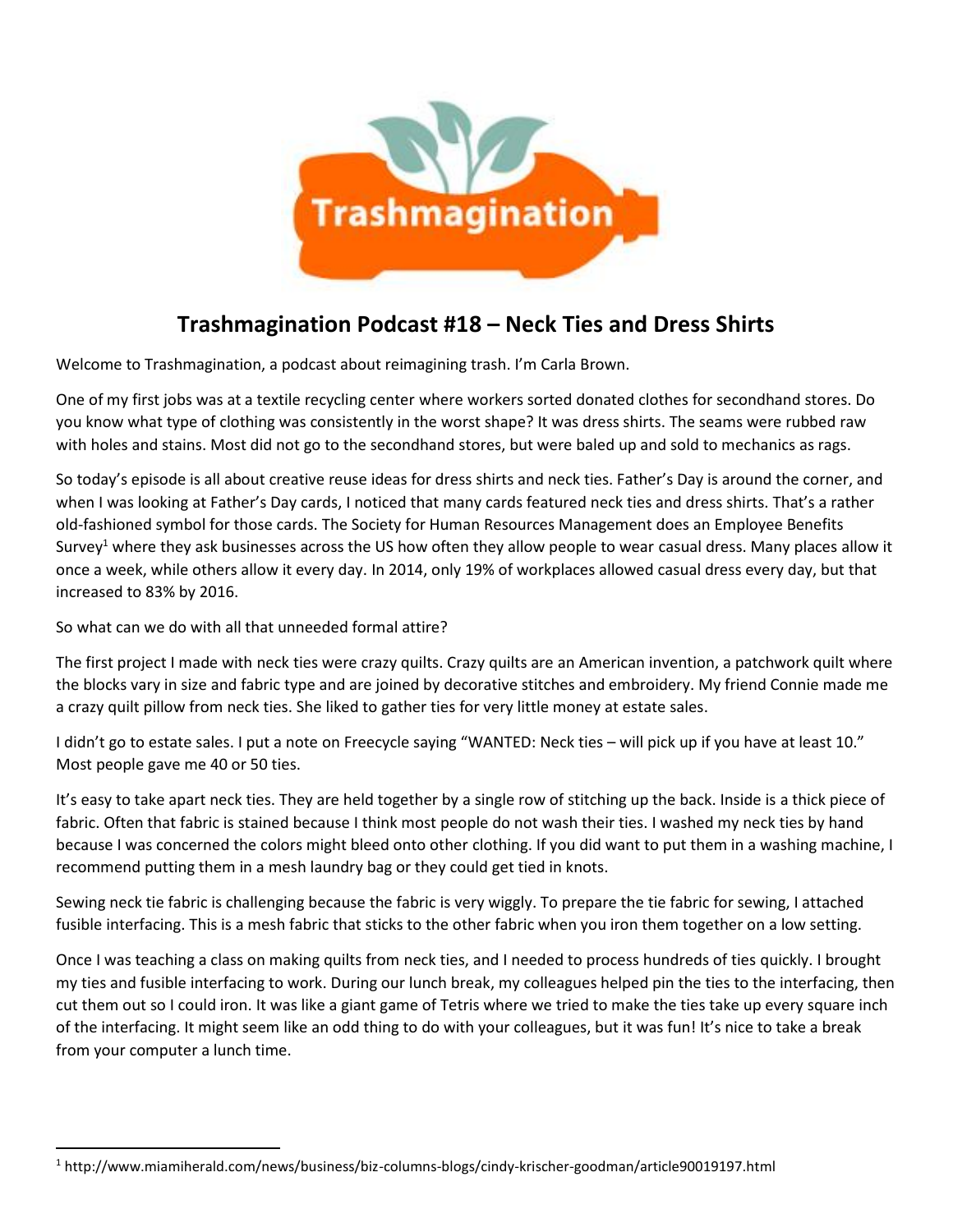Beyond crazy quilts, there are many quilts made from neck ties because the fabric designs are often very rich and colorful. You can see a bunch of quilts & other sewing projects made from neck ties at my Pinterest board for ties and dress shirts. https://www.pinterest.com/Trashmagination/ties-dress-shirts-suits/.

That's where I found the idea of an origami butterfly made from fabric [http://keyka.typepad.com/my\_weblog/2013/04/origami-butterfly.html]. Check out the butterflies I made at my blog!

Another neck tie sewing craft that I admire is by Betz White, who wrote the book *Sewing Green* and many others that involve upcycling textiles. She designed something she calls a hip sling bag which involves four ties together and the skinny parts of the ties form the handles - http://blog.betzwhite.com/2011/06/craft-show-saturday.html.

Other projects on my Pinterest board for neck ties and dress shirts include:

- wine totes from ties -https://www.thegirlcreative.com/necktiewinetote/
- For Christmas A popular craft is to make a Christmas tree skirt from ties on the floor below a Christmas tree, or Good Housekeeping made a wreath from ties - http://www.goodhousekeeping.com/holidays/christmasideas/g1943/christmas-wreath-projects/#slide-2
- For Easter If you wrap an egg with a silk tie and boil it with water and vinegar, it transfers the pattern of the tie on to the egg. (http://www.marthastewart.com/1058086/silk-tie-dyed-easter-eggs).
- For Halloween a pumpkin from orange & brown ties http://lisnaweary-quilts.blogspot.com/2011/10/posh pumpkins-tutorial.html
- If you have little kids is to sew a snake toy where the head is made from the wider end of the tie and you stuff it.
- Upcycling designer Tiffanie Threadgould offers a video on how to make a small purse or gadget case from a tie:

Finally, you could transform your non-fashionable, too-wide tie into a skinnier tie. There is a business that does this called "Skinny Fat Ties." The owner says it takes about two hours to re-make a tie. (https://skinnyfatties.com/)

Now let's switch gears and talk about dress shirts:

- **Dress Shirt Pillow** Pillow design made from a dress shirt where you keep the collar, pocket and button up area - It's like they are hugging the person who wore that shirt. This is nice with a soft flannel shirt too.
- **Dress Shirt Cuff Chain** You can cut off just the cuffs from dress shirts and attach them like a chain. This can be a decoration wherever you might hang a garland or banner.
- **Dress Shirt Cuff Purse** super quick the button holds it shut Nice gift bag for small item or cash http://cfabbridesigns.com/craft-projects/trick-up-my-sleave-coin-purse/
- **Shirt Sleeve Wine Bottle Holder –** Sew off a section the length of a wine bottle Put a ribbon at the top.
- **Bow Ties from Dress Shirts** Ashley Dedin will take your favorite dress shirt with its worn out collar or cuffs and make a bow tie from it – popular for weddings so everyone has matching ties – Company is Aendee (pronounced A-N-D) http://www.aendee.com/.

Finally, I want to mention artists who used ties and dress shirts in their work.

- **Kaarina Kaikkonen** A Finnish artist who does all sorts of interesting things with shirts. She strings clothing in long lines in public places. She creates a gradiated landscape based on the fading colors of the shirts. She makes things that look like insects from dress shoes. I watched an interview where she mentioned that her dad passed away when she was 10, and she often wore his shirts as a young teen so dress shirts have a lot of meaning for her. (http://kaarinakaikkonen.com/)
- **Sherri Lynn Wood** Since 2002, Sherri has made passage quilts, which are quilts she makes from the clothing of people who have passed away. She talks about how the process can be therapeutic for the family and friends. Sometimes she facilitates a workshop where friends and family of a deceased person make one or more quilts from their clothing, even if they have never quilted before. (http://www.passagequilts.com/)